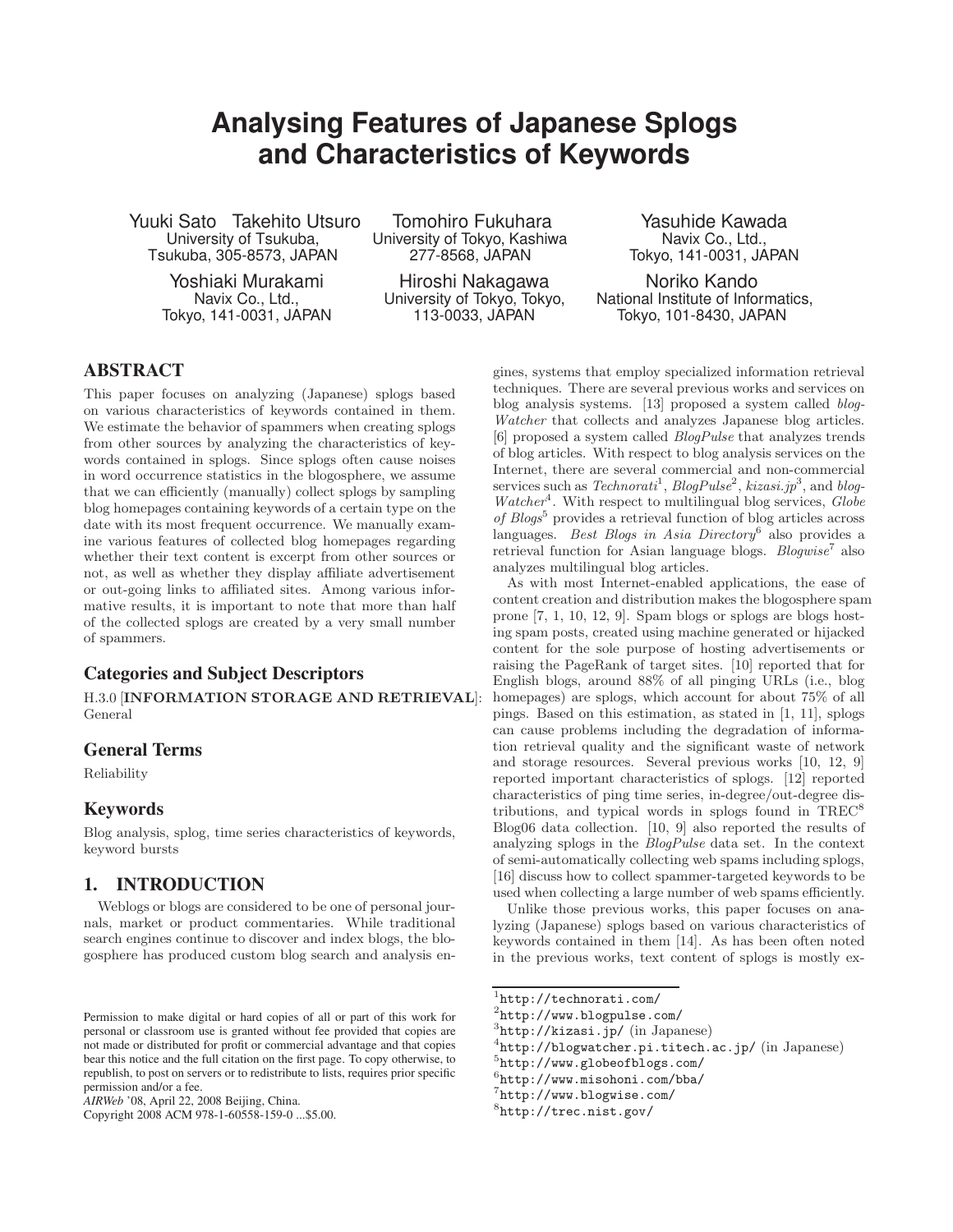|               |                             | Table 1: reatures for Characterizing Spiogs and their nates in Spiog Data Set |                          |
|---------------|-----------------------------|-------------------------------------------------------------------------------|--------------------------|
| Feature Types | Features                    | Descriptions                                                                  | Rate in<br>Splogs $(\%)$ |
|               | affiliated<br>links<br>to   | Blog articles (posts) contain sufficiently many out-going links to            | 80.5                     |
|               | sites                       | affiliated sites, except for the out-going links that the blog hosts          |                          |
|               |                             | automatically add to individual blog homepages and blog posts.                |                          |
| Affiliate     | advertisement<br>arti-      | Blog articles (posts) themselves contain sufficiently many ad-                | 31.0                     |
|               |                             |                                                                               |                          |
|               | $\text{cles (posts)}$       | vertisements, except for the advertisements that the blog hosts               |                          |
|               |                             | automatically add to individual blog homepages and blog posts.                |                          |
| Features      | articles (posts) with       | Blog articles (posts) contain adult content.                                  | 8.1                      |
|               | adult content               |                                                                               |                          |
|               | keywords with popup         | Certain blog hosts have facilities of automatically adding popup              | 42.1                     |
|               | ${\rm advertisement}$       | advertisements to keywords.                                                   |                          |
|               | excerpt from news ar-       | Text content is automatically or manually excerpted from news                 | 14.3                     |
|               | ticles                      | articles.                                                                     |                          |
| Content       | excerpt from blog ar-       | Text content is automatically or manually excerpted from other                | 70.8                     |
|               | ticles (posts) or other     | blog articles (posts), or web texts other than news articles and              |                          |
|               | web texts                   | advertisement pages.                                                          |                          |
| Source        | excerpt from adver-         | Text content is automatically or manually excerpted from cer-                 | 27.1                     |
|               | tisement pages              | tain advertisement pages.                                                     |                          |
| Features      | originally<br>written       | Spammers write original splog texts.                                          | 2.9                      |
|               | texts                       |                                                                               |                          |
|               | meaningless sequence        | Most of them are so called word salad spam text $[2]$ and are                 | 3.6                      |
|               | of words                    | automatically generated.                                                      |                          |
|               | excerpt from other          | Text content is automatically or manually excerpted from other                | 12.7                     |
|               | selected<br>sources,        | sources without keyword retrieval. Typical cases are excerpt                  |                          |
|               | without<br>keyword          | from news articles or blog posts on the same date or close dates.             |                          |
|               | retrieval                   |                                                                               |                          |
| Creation      | excerpt from other          | Text content is automatically or manually retrieved from other                | 49.5                     |
|               | sources,<br>retrieved       | sources with a keyword varying day by day, and then excerpted.                |                          |
|               | with<br>keyword<br>$\rm{a}$ |                                                                               |                          |
|               | varying day by day          |                                                                               |                          |
| Procedure     | excerpt from other          | For a blog homepage, all of its text content is excerpt, which are            | 36.9                     |
|               | retrieved<br>sources,       | automatically or manually retrieved from other sources with a                 |                          |
|               | with a single key-          | single keyword throughout all of its posts.                                   |                          |
|               | word throughout a           |                                                                               |                          |
|               |                             |                                                                               |                          |
|               | blog homepage               | Blog articles (posts) contain lists of keywords for SEO purposes.             | 11.5                     |
| Features      | keyword<br>stuffed          |                                                                               |                          |
|               | blog[9]                     |                                                                               |                          |
|               | automatically gener-        | Most of them are so called word salad spam text $[2]$ , which is              | 4.5                      |
|               | ated text                   | a mixture of seemingly meaningful words that together signify                 |                          |
|               |                             | nothing. Sometimes, connecting several sentences each of which                |                          |
|               |                             | is excerpted from other source.                                               |                          |

**Table 1: Features for Characterizing Splogs and their Rates in Splog Data Set**

cerpted from other sources such as news articles, blog articles (posts), advertisement pages, and other web texts. Considering this fact, in this work, we estimate the behavior of spammers when creating splogs from other sources by analyzing the characteristics of keywords contained in splogs. The characteristics of a keyword to which we pay attention in this paper is whether the keyword is of public/private concern as well as the duration of people's concern to the keyword. Furthermore, since splogs often cause noises in word occurrence statistics in the blogosphere, we assume that we can efficiently collect splogs by sampling blog homepages containing keywords of a certain type on the date with its most frequent occurrence. We then manually examine various features of collected blog homepages regarding whether their text contents are excerpts from other sources or not, as well as whether they display affiliate advertisement or out-going links to affiliated sites. Among various informative results of our analysis, it is important to note that more than half of the collected splogs are created by a very small number of spammers, and hence, the analysis reported in this paper is strongly affected by the choices of those spammers when they create those splogs.

### 2. PROCEDURE OF CREATING SPLOGS

Text content of splogs is mostly excerpted from other sources such as news articles, blog articles (posts), advertisement pages, and other web texts. In any case, splogs have commercial intention — they display affiliate advertisement or out-going links to affiliated sites. For this purpose, splogs are usually created by searching for up-to-date content from other sources and by excerpting them. This procedure of creating splogs can be roughly divided into the following two cases: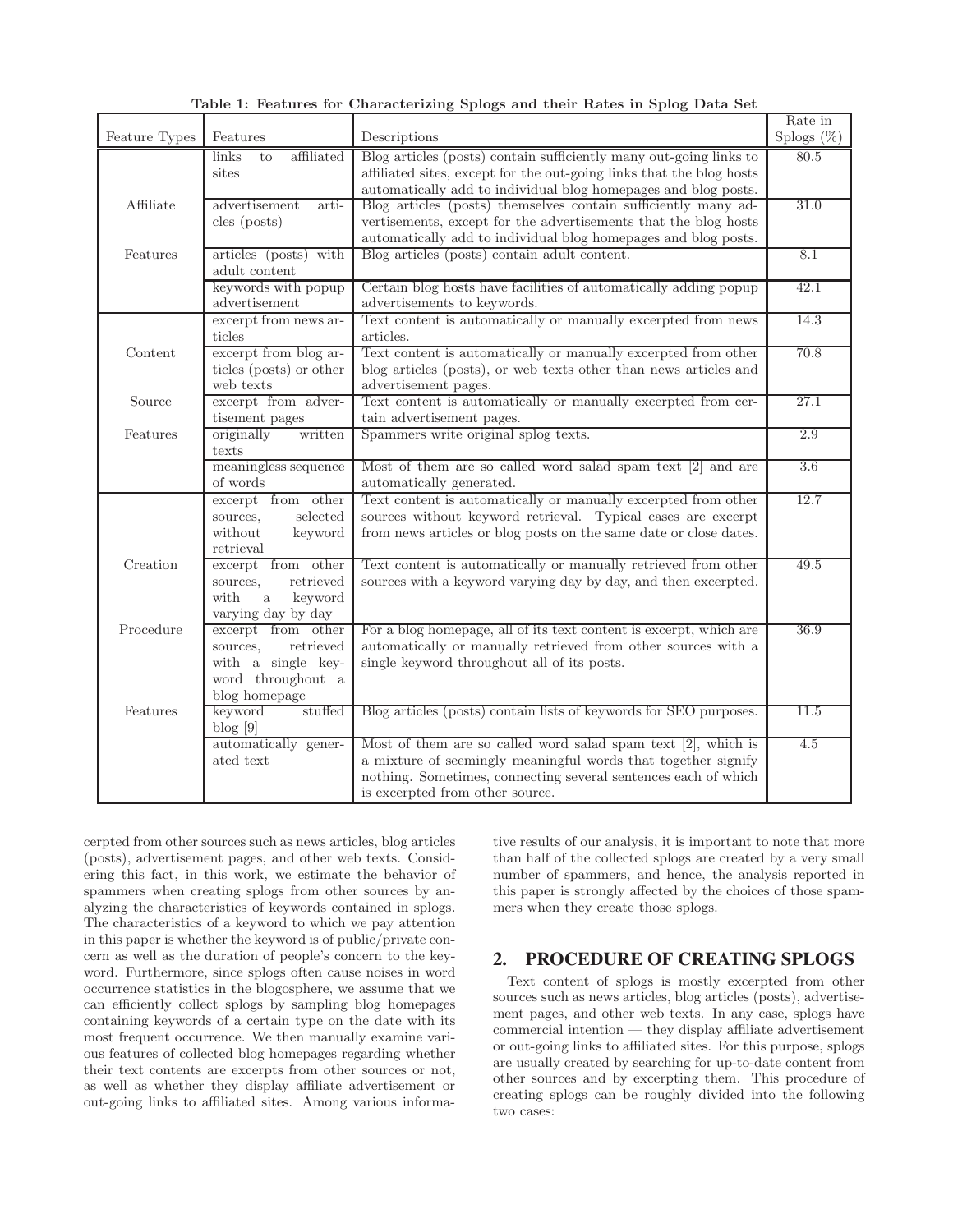

**Figure 1: Time Series Characteristics of Keyword Occurrence Statistics in Splogs / Authentic Blogs**

- i) excerpting text content from news articles or blog posts on the same date or close dates without keyword retrieval,
- ii) excerpting text content by retrieving them from other sources with certain keywords.

Splog posts created by the first procedure just a few days before the current date tend to contain up-to-date text content which are originally from quite recent news articles or blog posts. On the other hand, for splogs created by the second procedure, spammers usually carefully choose keywords for retrieving text content from other sources such as news articles and blog posts. They tend to choose high paying adsense<sup>9</sup> keywords.

# 3. FEATURES FOR CHARACTERIZING SPLOGS

This section describes the features for characterizing Japanese splog homepages manually collected by the procedure of section 5.3.

As we summarize in Table 1, this paper considers the following three types of features for splogs, namely, 1) affiliate features, 2) content source features, and 3) creation procedure features. For each of these three feature types, Table 1 lists several binary features each of which denotes whether the given splog homepage has the designated characteristics or not. Here, note that features of the same type are independent of each other and hence are not necessarily disjoint. Also note that most of those features are for the use in manual examination of splogs, and hence, it is not necessarily meant to automatically detect them.

#### 3.1 Affiliate Features

Among the three feature types, first we describe affiliate features. As introduced in [10, 9], splogs are generated with two often overlapping motives, namely, creation of fake blogs for the purpose of hosting profitable advertisement, and unjustifiably increasing the ranking of affiliated sites. Since both motives are deeply related to affiliate advertising, in this paper, we consider features of splogs regarding issues of affiliates. As the affiliate features, we manually examine the following four points:

- i) whether the blog article (posts) contain out-going links to affiliated sites,
- ii) whether the blog article (posts) themselves contain advertisements,
- iii) whether blog articles (posts) contain adult content<sup>10</sup>,
- iv) whether blog articles (posts) contain popup advertisements automatically added to certain keywords.

### 3.2 Content Source Features

Second, one of the important characteristics of splogs is that their text content is mostly excerpted from other sources such as news articles, blog articles (posts), advertisement pages, and other web texts. In order to estimate the mechanism of creating splogs, we manually examine the content source of splogs and classify them according to the following five features, namely, content source features:

- i) excerpt from news articles,
- ii) excerpt from blog articles (posts) or other web texts,
- iii) excerpt from advertisement pages,
- iv) originally written texts,
- v) meaningless sequence of words such as word salad spam texts [2].

### 3.3 Creation Procedure Features

Furthermore, we estimate the procedures of searching the web for those excerpt and manually classify them according to the following five features, namely, creation procedure features:

- i) excerpt from other sources, selected without keyword retrieval, where typical cases are excerpt from news articles or blog posts on the same date or close dates,
- ii) excerpt from other sources, retrieved with a keyword varying day by day,
- iii) excerpt from other sources, retrieved with a single keyword throughout a blog homepage,
- iv) keyword stuffed blog [9],

<sup>9</sup>http://google.com/adsense

<sup>10</sup>Adult content is among the major target genres for affiliate advertising, while other major target genres include health food and slimming products, cosmetics, and finance. We regard blogs which contain adult content as more harmful than others, and record them with an independent feature.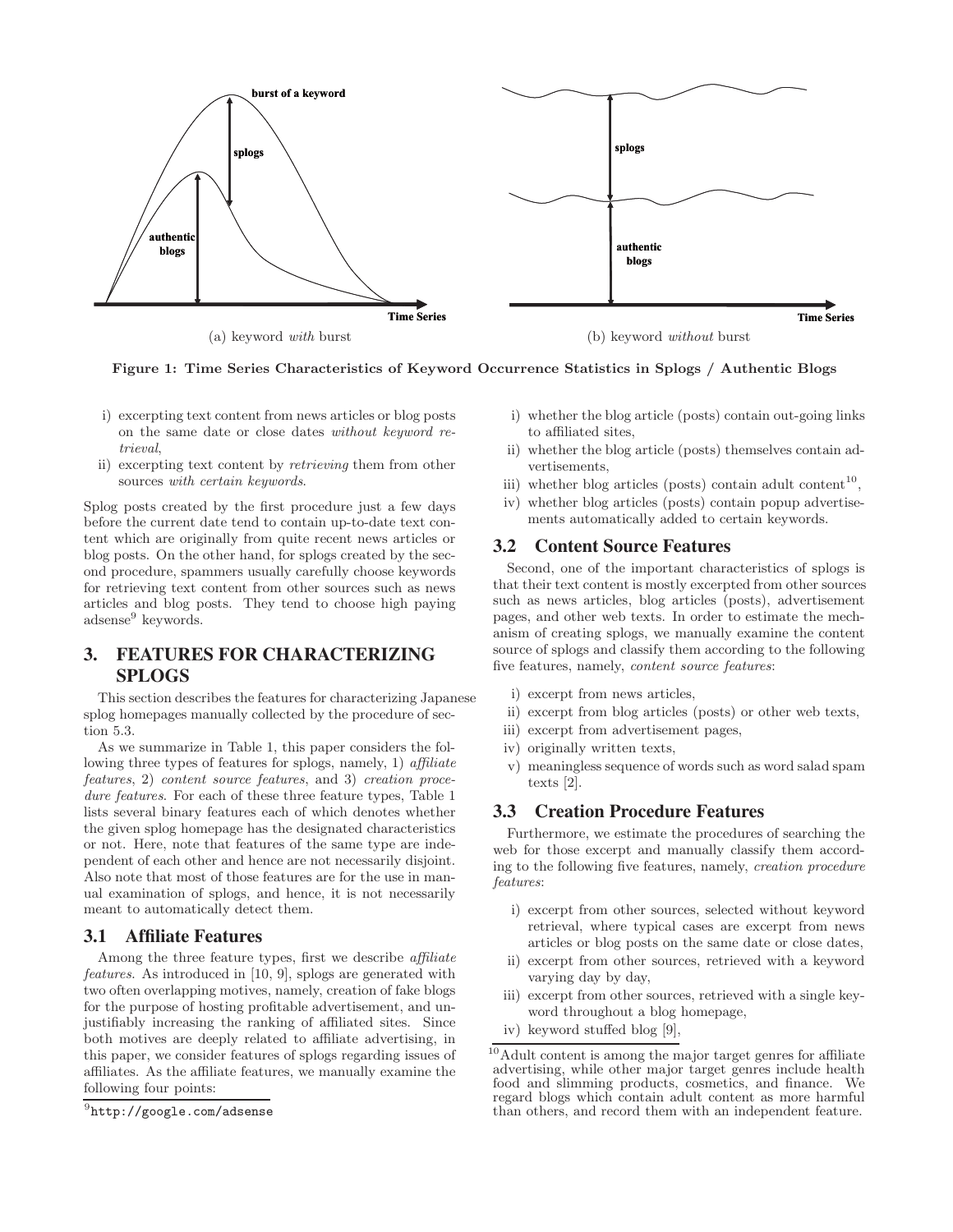

**Figure 2: A Keyword Map for Characterizing Keywords**

v) automatically generated text including word salad spam texts [2].

As the creation procedure features, we distinguish two major procedures of creating splogs, i.e.,

- a) excerpt from news articles or blog posts on the same date or close dates without keyword retrieval, and
- b) and excerpt by retrieving texts from other sources with certain keywords.

The former type corresponds to the feature i) above, while the latter to the features ii) and iii) above.

# 4. CHARACTERISTICS OF SPLOGS AND **KEYWORDS**

#### 4.1 Time Series Characteristics of Keywords

Among the problems caused by splogs, this section discusses issues on noises in word occurrence statistics in the blogosphere. Figure 1 illustrates two typical cases of noises in time series keyword occurrence statistics, where (a) is the case of a keyword with burst, and (b) is the case of a keyword without burst. For both cases, keyword occurrences are mixture of those from authentic blogs and splogs. Without detecting and removing splogs, it is difficult to estimate real keyword occurrence statistics only in authentic blogs. For the case of the keywords with burst, especially, it is estimated that burst in splogs may be delayed from that in authentic blogs, because text content of splogs is mostly excerpt from other sources such as news articles and blog posts.

### 4.2 Keyword Map for Characterizing Keywords

This section introduces the keyword map of Figure 2 for characterizing keywords. The vertical axis of the map denotes whether each keyword is of public/private concern, while its horizontal axis denotes the duration of people's concern to each keyword. Keywords with public concern are typically reported in news as social/political/economical issues, while those with private concern are typically issues regarding entertainment or celebrity, or high paying adsense keywords. On the other hand, keywords with short term duration include seasonal ones and those related to temporary events, while those with long term duration include organization names with a long history such as political parties and country names, or those related to permanent issues such as health and beauty.

On the map of Figure 2, 50 keywords that are balanced in their distribution on the map are placed, where the position of each keyword is determined totally by intuition. Those keywords vary in their time series characteristics of occurrence statistics, where some of them are with burst while others are not. Each of those keywords is intended to be used for retrieving blog (authentic blog and splog) homepages in the procedure of section 5.3. The major purpose of placing such various keywords onto a map like this is to simply examine the correlation between the characteristics of keywords and the rate of splogs among the blogs containing each keyword.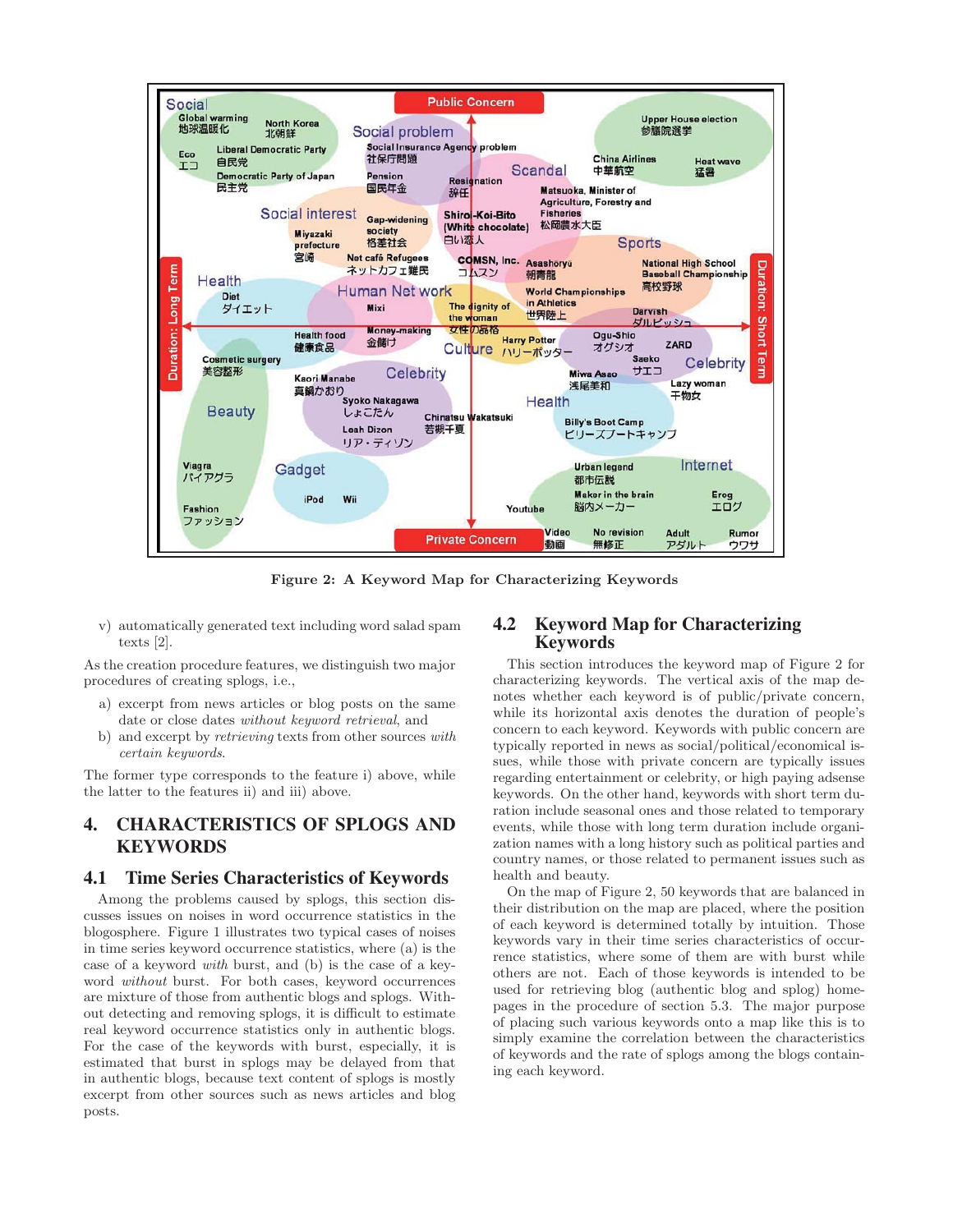**Table 2: Summary of Japanese Blog Data (at December 3rd, 2007, 0:00)**

| $\#$ of blog |             |       | current $\#$ of                                                                          |
|--------------|-------------|-------|------------------------------------------------------------------------------------------|
|              |             |       | homepages $\frac{1}{2}$ of articles $\frac{1}{2}$ of days $\frac{1}{2}$ articles per day |
| 3,591,306    | 192,699,276 | 1,355 | 196.975                                                                                  |

# 5. ANALYZING SPLOGS BASED ON CHAR-ACTERISTICS OF KEYWORDS

### 5.1 Motivations

This paper reports the results of analyzing the following three points after collecting blogs and then manually detecting splogs among them.

- 1. Features of splogs are manually examined according to those introduced in section 3.
- 2. According to the keyword map for characterizing keywords, various characteristics of keywords are manually examined, which include time series characteristics such as whether  $with/without$  burst.
- 3. Based on the results of examining above two points, we further analyze various correlation between characteristics of splogs and keywords. This analysis mainly includes the followings:
	- (a) correlation between the characteristics of keywords and the rate of splogs among the blogs containing each keyword. This will reveal the preference of spammers when choosing keywords.
	- (b) correlation between the characteristics of keywords and the splog creation procedures.

### 5.2 Japanese Blog Data

For collecting the Japanese blog data, we use the system called KANSHIN [3, 4, 5] which collects blog articles (posts) written in Chinese, Japanese, Korean, and English. The system has lists of blog homepages for each language. By using these lists, the system collects  $RSS<sup>11</sup>$  and Atom feed files provided by blog homepages, and extracts keywords from feed files by using morphological analysis tools, and store keywords and articles in each database. The system uses several linguistic tools for extracting and indexing keywords from blog articles for each language. For Japanese, it uses a morphological analysis tool called  $Juman^{12}$ . The system provides users with functions for retrieving and analyzing articles.

Table 2 shows the summary of Japanese blog data stored in the system (checked at December 3rd, 2007). 3.6 million blog homepages and 193 million articles are registered for Japanese since March 18th, 2004.

#### 5.3 Procedure of the Analysis

This section gives the specific procedure of collecting and analyzing splogs based on characteristics of keywords. The rough strategy of collecting splogs here is

to simply collect blog homepages, (i.e., not blog posts) which contain a given keyword and then,



**Figure 3: Blog Host Distribution in the Splog Homepage Data Set**

considering the features of splogs defined in section 3, to manually judge whether each of the collected blog homepages is a splog or an authentic blog.

Considering the result of a preliminary examination, we assume that, for keywords with burst, the rate of splogs among the blog homepages that contain those keywords may be higher on the burst date than on other dates. We further assume that, even for keywords without burst, the rate of splogs may be higher on the date with the most frequent occurrence in the blogosphere than other dates. Based on this observation, in order to collect sufficient number of splogs, for each keyword, we collect blog homepages containing the keyword on the date with its most frequent occurrence. Furthermore, also considering the result of a preliminary examination, we prefer blog homepages with more posts per day than those with fewer posts per day.

The following list summarizes the above procedure.

- 1. For each of the 50 keywords in Figure 2, we collect blog homepage URLs which contain the keyword on the date with its most frequent occurrence during the year 2007.
- 2. Among the collected URLs, we select the topmost 50 with respect to the number of posts per day. We further randomly select 60 URLs from the rest. This amount to 110 URLs in total, where the topmost 50 URLs are usually with more than three posts per day, while the remaining 60 URLs are with one or two posts per day.
- 3. For each of the collected URLs, an annotator judges whether each binary feature defined in section 3 holds or not.
- 4. Based on the above judgement, each URL is judged to be a splog or an authentic blog according to the following rule.
	- (a) If one of the followings holds for the given URL, then it is mostly<sup>13</sup> splog.

<sup>11</sup>Several references such as RDF Site Summary or Really Simple Syndication or Rich Site Summary exist.

<sup>12</sup>http://nlp.kuee.kyoto-u.ac.jp/nl-resource/juman. html

 $^{13}$ By "mostly", we mean that it is usually necessary to judge by considering the contents of each blog.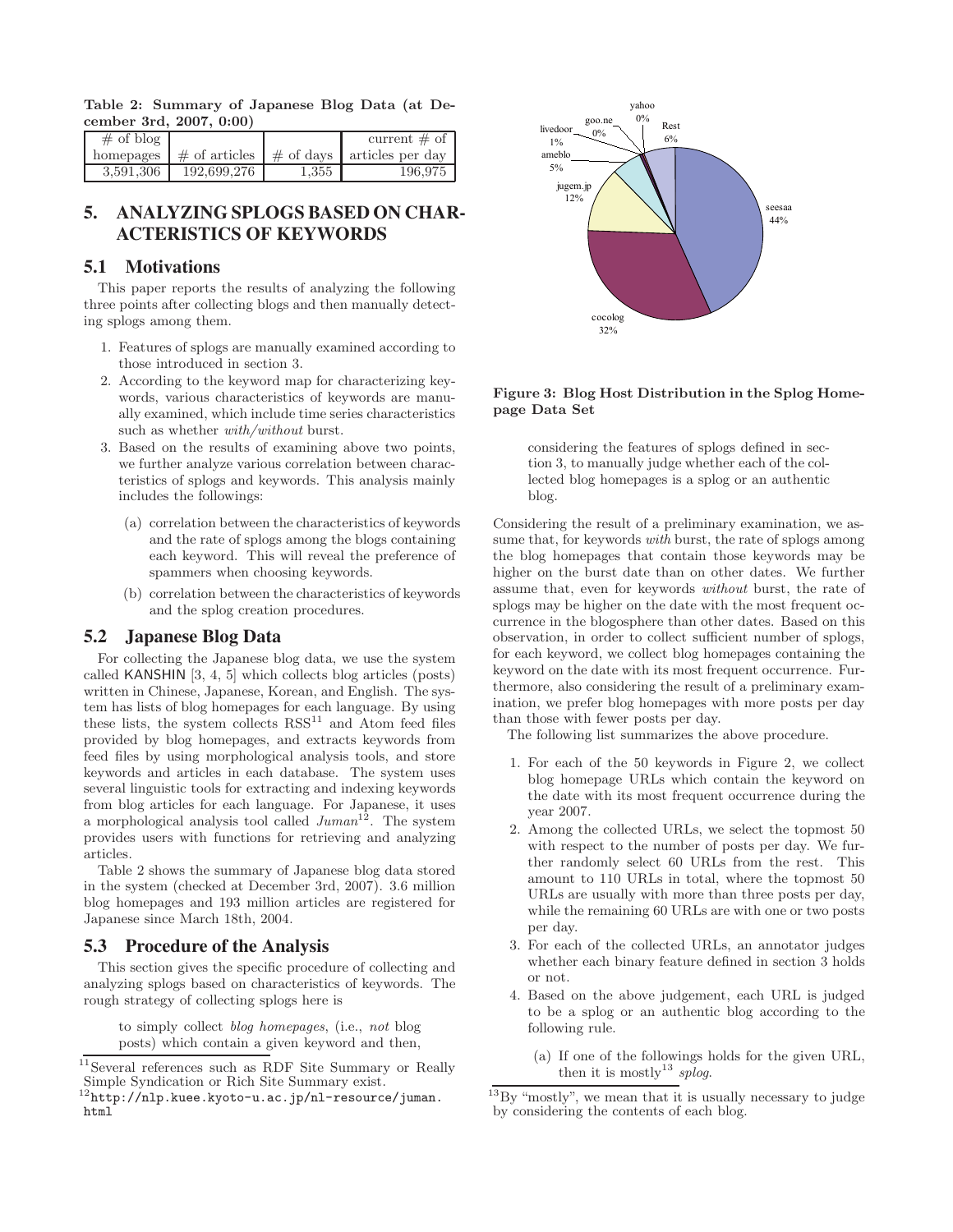**Table 3: Splog Rate per Blog Host**

| Blog Host         |                | seesaa | cocolog          | jugem.jp | ameblo  | livedoor | goo.ne | vahoo        | Rest      | $_{\rm Total}$ |
|-------------------|----------------|--------|------------------|----------|---------|----------|--------|--------------|-----------|----------------|
| of Blog           | Splog          | 192    | 142              | 54       | 24      |          |        |              | 26        | 442            |
| Homepages         | Authentic Blog | 203    | 115              | 169      | 355     | 128      | 130    | 207          | 396       | 1703           |
|                   | Total          | 395    | $\overline{257}$ | 223      | 379     | 131      | 131    | $20^{\circ}$ | 422       | 2145           |
| 1%,<br>Splog Rate |                | 48.6   | 55.3             | 24.2     | $6.3\,$ | $2.3\,$  | 0.8    | U.U          | ഒറ<br>∪.∠ | 20.6           |

**Table 4: Splog Rate, Professional Spammer Rate (from professional spammer / splog), # of Professional Spammers, and, Amateur Only Splog Rate (from amateur spammer / (from amateur spammer + nonsplog)) (in descending order of splog rates, boldfaced: "splog rate** > **10%, professional spammer rate** > **50%", underlined: "amateur only splog rate** ∼ **20% or more, mostly with private concern" )**

| Keyword                                                      | <b>Splog</b><br>Rate $(\%)$ | Professional<br>Spammer<br>Rate $(\%)$ | # of<br>Professional<br><b>Spammers</b> | Amateur<br>Only<br><b>Splog</b><br>Rate $(\%)$ |
|--------------------------------------------------------------|-----------------------------|----------------------------------------|-----------------------------------------|------------------------------------------------|
| erog, adult content blog                                     | 89.2                        | 92.4                                   | 3                                       | 38.5                                           |
| rumor                                                        | 88.1                        | 94.8                                   |                                         | 27.8                                           |
| national pension                                             | 58.1                        | 90.2                                   | $\overline{2}$                          | 12.0                                           |
| no revision                                                  | 40.9                        | 18.5                                   |                                         | 36.1                                           |
| health food                                                  | 37.4                        | 58.7                                   | $\overline{2}$                          | 19.8                                           |
| cosmetic surgery                                             | 24.4                        | 14.3                                   | $\overline{2}$                          | 21.7                                           |
| Viagra                                                       | 22.5                        | 11.1                                   |                                         | 20.5                                           |
| Darvish, a Japanese baseball player                          | 22.1                        | 0.0                                    |                                         | 22.1                                           |
| video                                                        | 19.1                        | 0.0                                    | $\Omega$                                | 19.1                                           |
| Asash <sub>0</sub> -ry $\overline{u}$ , a sumo wrestler      | 15.2                        | 80.0                                   | $\mathcal{D}$                           | 3.4                                            |
| Billy's Boot Camp                                            | 15.1                        | 0.0                                    | $\Omega$                                | 15.1                                           |
| Saeko, a Japanese actress and Darvish's wife                 | 14.3                        | 14.3                                   | 1                                       | 12.2                                           |
| COMSN, Inc., elderly care business company<br>with a scandal | 6.9                         | 71.4                                   | $\overline{2}$                          | 2.1                                            |
| ZARD (a Japanese female singer, accidentally died)           | 4.7                         | 20.0                                   |                                         | $3.8\,$                                        |
| China Airlines                                               | 4.7                         | 20.0                                   |                                         | 3.8                                            |
| North Korea                                                  | $2.9\,$                     | 100.0                                  |                                         | 0.0                                            |
| Wii (a video game console of Nintendo)                       | 2.8                         | 66.7                                   |                                         | 1.0                                            |
| heat wave                                                    | 2.8                         | 33.3                                   |                                         | 1.9                                            |
| "The dignity of the woman", the title of a book              | 2.0                         | 0.0                                    | $\Omega$                                | 2.0                                            |
| a Japanese slang word for "lazy woman"                       | 1.8                         | 50.0                                   |                                         | 0.9                                            |
| Upper House election                                         | 0.0                         | 0.0                                    | 0                                       | 0.0                                            |
| Democratic Party of Japan                                    | 0.0                         | 0.0                                    | $\theta$                                | 0.0                                            |
| Total                                                        | 20.5                        | 61.5                                   | 10                                      | 9.0                                            |

i. The feature "originally written text" does not hold.

- ii. The feature "originally written text"holds and at least one of the features "links to affiliated sites", "advertisement articles (posts)", or "articles (posts) with adult content" holds.
- (b) Otherwise, the given URL is an authentic blog.
- 5. Finally, we analyze the correlation between characteristics of keywords and the distribution of features manually annotated to splogs.

# 6. PRELIMINARY RESULTS OF ANALYZ-ING SPLOGS

This section discusses preliminary results of analyzing Japanese splogs based on characteristics of keywords, features of splogs, as well as other features which can be automatically analyzed such as blog hosts distribution. We further analyze the correlation between characteristics of keywords and the feature distribution of splogs. Here, note that the results shown below are preliminary in that they are for 22 keywords out of the 50 on the map of Figure 2.

### 6.1 Blog Hosts Statistics

As can be clearly seen from Figure 3, in our Japanese blog homepage data set, more than 88% of splogs are from the top three hosts. Furthermore, as shown in Table 3, for the top two hosts, about half of the blog homepages are  $\text{splogs}^{14}$ . It is estimated that those hosts with high splog rates pay less cost of manually removing splogs than those with low splog rates. As we argue in the next section, it is observed that a very small number of spammers actually create substantial number of splog homepages on those three hosts, and this increases the splog rates of those hosts.

### 6.2 Relations between Characteristics of Keywords and Splogs

<sup>14</sup>Due to errors in the procedure of collecting blog URLs for judging splog/authentic blog distinction, for the moment, we do not have 110 blogs URLs in total for several keywords.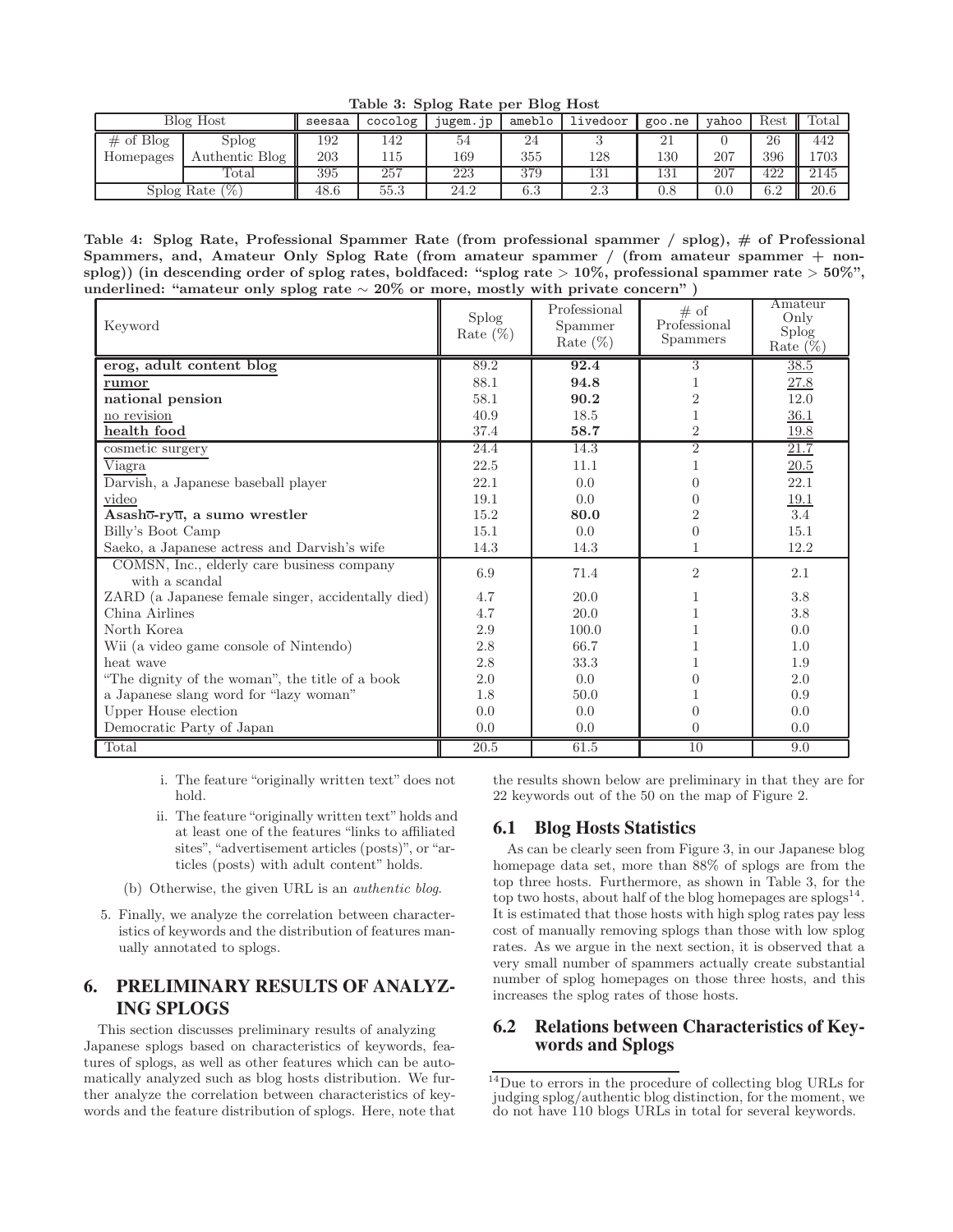|                | # of                         |                                                                                             | Features of Splogs (in Table 1)                    |                                                                              |                                                                                                                                                                              |
|----------------|------------------------------|---------------------------------------------------------------------------------------------|----------------------------------------------------|------------------------------------------------------------------------------|------------------------------------------------------------------------------------------------------------------------------------------------------------------------------|
| ID             | <b>Splogs</b>                | Affiliate                                                                                   | Content Source                                     | <b>Creation Procedure</b>                                                    | Keywords                                                                                                                                                                     |
|                | 115<br>$(42.5\%)$            | affiliated<br>links<br>to<br>sites, popup adver-<br>tisement                                | blog or other web<br>texts                         | retrieved with a sin-<br>gle keyword                                         | cosmetic<br>no revision.<br>rumor.<br>Asasho-ry $\overline{u}$ ,<br>Saeko,<br>surgery,<br>China Airlines, COMSN, Inc.,<br>ZARD, heat wave, Wii, North<br>Korea, "lazy woman" |
| $\overline{2}$ | 56<br>$(20.6\%)$             | links<br>affiliated<br>to<br>sites                                                          | blog or other web<br>texts                         | retrieved with a key-<br>word varying day by<br>day                          | erog                                                                                                                                                                         |
| 3              | 30<br>$(11.0\%)$             | affiliated<br>links<br>to<br>sites                                                          | news articles, adver-<br>tisement pages            | selected without key-<br>word retrieval                                      | national pension, COMSN, Inc.                                                                                                                                                |
| 4              | $\overline{26}$<br>$(9.6\%)$ | affiliated<br>links<br>to<br>advertisement<br>sites.<br>articles,<br>popup<br>advertisement | blog or other web<br>texts, advertisement<br>pages | retrieved with a key-<br>word varying day by<br>day                          | national pension                                                                                                                                                             |
| $\overline{5}$ | 20<br>$(7.4\%)$              | affiliated<br><i>links</i><br>to<br>sites, advertisement<br>articles                        | advertisement pages                                | retrieved with a key-<br>word varying day by<br>day, keyword stuffed<br>blog | health food                                                                                                                                                                  |
| 6              | 10<br>$(3.7\%)$              | affiliated<br>links<br>to<br>sites, adult content,<br>popup advertisement                   | news articles, blog or<br>other web texts          | selected without key-<br>word retrieval                                      | erog, Asashō-ryū,                                                                                                                                                            |
| $7{\sim}10$    | 15<br>$(5.5\%)$              |                                                                                             |                                                    |                                                                              | erog, health food, Viagra, cos-<br>metic surgery,                                                                                                                            |
| Total          | 272                          |                                                                                             |                                                    |                                                                              |                                                                                                                                                                              |

**Table 5: 10 Professional Spammers identified in our Splog Data Set**

Next, for each of the 22 keywords, Table 4 gives splog rates in the blog homepages collected with the keyword, in descending order of splogs rates. In the table, those 22 keywords are divided into three groups, i.e., those with splog rates higher than 30%, those with splog rates 30∼10%, and the rest. We further count occurrences of features of splogs in the entire splog data set, and list their rates in the splog data set as in the rightmost column of Table 1. Based on this feature analysis, we examine correlation of those splog features and characteristics of keywords with splog rates higher than 10%.

Furthermore, we judged whether two splogs are created by an identical spammer when their html layouts are similar<sup>15</sup>. and then grouped those splogs from an identical spammer. In this paper, we name those spammers each of whom created more than one splogs in our data set as professional spammers, while we also name those remaining spammers each of whom created only one splog in our data set as amateur spammers. With this judgement, we can identify 10 professional spammers in our splog data set (summarized in Table 5), where out of the total 442 splog homepages, 272 (61.5%) can be regarded as created by those 10 professional spammers. Based on this professional/amateur spammer analysis, for each keyword, Table 4 shows rate of splog homepages being created by one of the 10 professional spammers Table 4 also shows the number of professional spammers observed for each keyword, as well as splog rates after removing those created by professional spammers (amateur only splog rate).

Major conclusions of this analysis can be summarized as below, some of which are also noted in the map of the 22 keywords in Figure 4.

(1) The most important fact to note here is that, for four out of the five keywords with splog rate over 30%, most splog homepages are created by professional spammers. Splogs containing these four keywords actually amount to more than half of the entire splog data set. This fact is very important because the following analysis is strongly affected by the choices of those professional spammers in creating those splogs.

(2) As can be seen from the map in Figure 4, most of the keywords placed in the upper half of the map have low splog rates. This means that splogs tend to contain keywords with private concern more often than those with public concern. "National pension" and "Asasho-ryu" are with exceptionally high splog rates, though this statistics is strongly affected by the choices of professional spammers. Those spammers posted splog posts on certain dates, where the splog articles are created from the excerpts of the news reports and blog posts on those dates. Those excerpts occasionally include scandal reports closely related to the two keywords.

(3) The three keywords"rumor", "erog, adult content blog", and "health food", correspond to another group of splogs created by professional spammers. In the case of these keywords, the spammers posted splog posts, where the splog articles are created from the excerpt of other blogs and advertisements, but not news articles, by retrieving them with certain keywords.

### 7. CONCLUSION

 $15$ Our next plan is to employ the technique presented in [15], so that we can automatically group splog homepages into the 10 groups shown here.